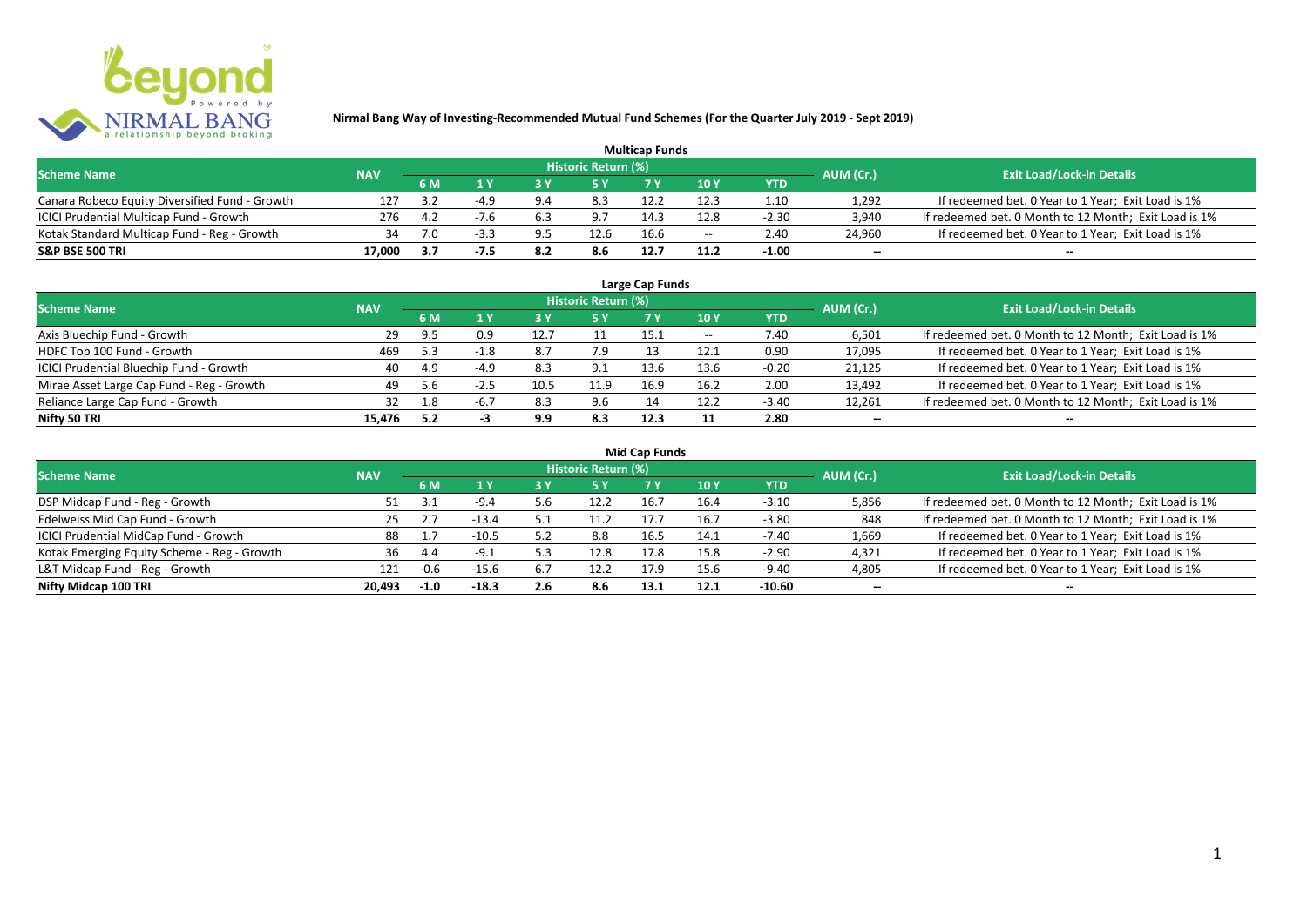

| Large & Midcap                                   |            |                   |         |  |                     |      |      |         |           |                                                    |  |  |
|--------------------------------------------------|------------|-------------------|---------|--|---------------------|------|------|---------|-----------|----------------------------------------------------|--|--|
| <b>Scheme Name</b>                               | <b>NAV</b> |                   |         |  | Historic Return (%) |      |      |         | AUM (Cr.) | <b>Exit Load/Lock-in Details</b>                   |  |  |
|                                                  |            | 10Y<br>6 M<br>YTD |         |  |                     |      |      |         |           |                                                    |  |  |
| Canara Robeco Emerging Equities - Growth         | 86         |                   |         |  | 13.8                | 20.2 | 19.3 | $-3.00$ | 4,640     | If redeemed bet. 0 Year to 1 Year; Exit Load is 1% |  |  |
| Invesco India Growth Opportunities Fund - Growth |            |                   |         |  |                     |      | 13.3 | 0.10    | 1,560     | If redeemed bet. 0 Year to 1 Year; Exit Load is 1% |  |  |
| NIFTY Large Midcap 250 TRI                       | 746ه       |                   | $-10.2$ |  | 10                  | 14.4 | 12.3 | -3.60   | $-$       | $- -$                                              |  |  |

| <b>Focused Funds</b>             |            |      |      |      |                     |      |       |            |                          |                                                       |  |
|----------------------------------|------------|------|------|------|---------------------|------|-------|------------|--------------------------|-------------------------------------------------------|--|
| <b>Scheme Name</b>               | <b>NAV</b> |      |      |      | Historic Return (%) |      |       |            | AUM (Cr.)                | <b>Exit Load/Lock-in Details</b>                      |  |
|                                  |            | 6 M  |      |      | <b>EV</b>           |      | 10 Y  | <b>YTD</b> |                          |                                                       |  |
| Axis Focused 25 Fund - Growth    | 28         | 10.4 | -6.4 | 12.3 | 12.8                | 15.3 | $- -$ | 2.70       | 7.785                    | If redeemed bet. 0 Month to 12 Month; Exit Load is 1% |  |
| SBI Focused Equity Fund - Growth | 135        | 6.7  |      |      | 11.8                | 15.3 |       | 2.10       | 4,984                    | If redeemed bet. 0 Year to 1 Year; Exit Load is 1%    |  |
| S&P BSE 500 TRI                  | 17.000     | 3.7  | -7.5 |      |                     | 12.7 |       | $-1.00$    | $\overline{\phantom{a}}$ | $-$                                                   |  |

|                                                |            |        |         |                     |      | <b>Small Cap Funds</b> |                                       |          |                          |                                                    |
|------------------------------------------------|------------|--------|---------|---------------------|------|------------------------|---------------------------------------|----------|--------------------------|----------------------------------------------------|
| <b>Scheme Name</b>                             | <b>NAV</b> |        |         | Historic Return (%) |      |                        |                                       |          | AUM (Cr.)                | <b>Exit Load/Lock-in Details</b>                   |
|                                                |            | 6 M    |         | 10 Y<br><b>YTD</b>  |      |                        |                                       |          |                          |                                                    |
| Franklin India Smaller Companies Fund - Growth | 47         | $-2.7$ | $-18.3$ |                     | 9.2  | 18.6                   | 16.8                                  | $-9.80$  | 6,729                    | If redeemed bet. 0 Year to 1 Year; Exit Load is 1% |
| HDFC Small Cap Fund - Growth                   | 38         | $-4.1$ | $-15.3$ |                     | 11.8 | 15.6                   |                                       | $-10.50$ | 7,894                    | If redeemed bet. 0 Year to 1 Year; Exit Load is 1% |
| L&T Emerging Businesses Fund - Reg - Growth    |            | $-4.4$ | $-20.3$ |                     | 12.2 | $-$                    | $\hspace{0.05cm}$ – $\hspace{0.05cm}$ | $-13.40$ | 5,611                    | If redeemed bet. 0 Year to 1 Year; Exit Load is 1% |
| Nifty Smallcap 100 TRI                         | 6.716      | $-2.8$ | $-26.6$ | -2.5                | 2.6  | 8.7                    |                                       | -14.30   | $\overline{\phantom{a}}$ | $- -$                                              |

| ELSS Schemes (Tax Saving u/s 80-C)            |            |        |         |                            |                                       |           |                 |            |                          |                                  |  |  |
|-----------------------------------------------|------------|--------|---------|----------------------------|---------------------------------------|-----------|-----------------|------------|--------------------------|----------------------------------|--|--|
| <b>Scheme Name</b>                            | <b>NAV</b> |        |         | <b>Historic Return (%)</b> |                                       |           |                 |            | AUM (Cr.)                | <b>Exit Load/Lock-in Details</b> |  |  |
|                                               |            | 6 M    | 1 Y     | /3 Y                       | 75 Y                                  | <b>7Y</b> | 10 <sub>Y</sub> | <b>YTD</b> |                          |                                  |  |  |
| Aditya Birla Sun Life Tax Relief 96 - Growth  | -29        | $-1.3$ | $-11.3$ |                            |                                       | 15.7      | 12.8            | $-6.20$    | 8,416                    | Nil                              |  |  |
| Axis Long Term Equity Fund - Growth           | 44         | 9.6    | $-2.7$  | 10.2                       | 12.4                                  | 18.5      | $- -$           | 2.90       | 18,953                   | Nil                              |  |  |
| IDFC Tax Advantage (ELSS) Fund - Reg - Growth |            | 2.9    | $-11.2$ | 7.5                        | 9.9                                   | 14.8      |                 | -4.80      | 1,902                    | Nil                              |  |  |
| Invesco India Tax Plan - Growth               | 48         | 3.6    | $-9.3$  |                            | 10.5                                  | 15.6      | 14.7            | $-1.10$    | 837                      | Nil                              |  |  |
| Mirae Asset Tax Saver Fund - Reg - Growth     |            | 6.8    | -4.3    | 13.3                       | $\hspace{0.05cm}$ – $\hspace{0.05cm}$ | $-$       | $- -$           | 2.40       | 2,208                    | Nil                              |  |  |
| S&P BSE 200 TRI                               | 5,511      | 4.3    | -5.9    | 8.8                        | 8.9                                   | 12.9      | 11.3            | 0.10       | $\overline{\phantom{a}}$ | $\overline{\phantom{a}}$         |  |  |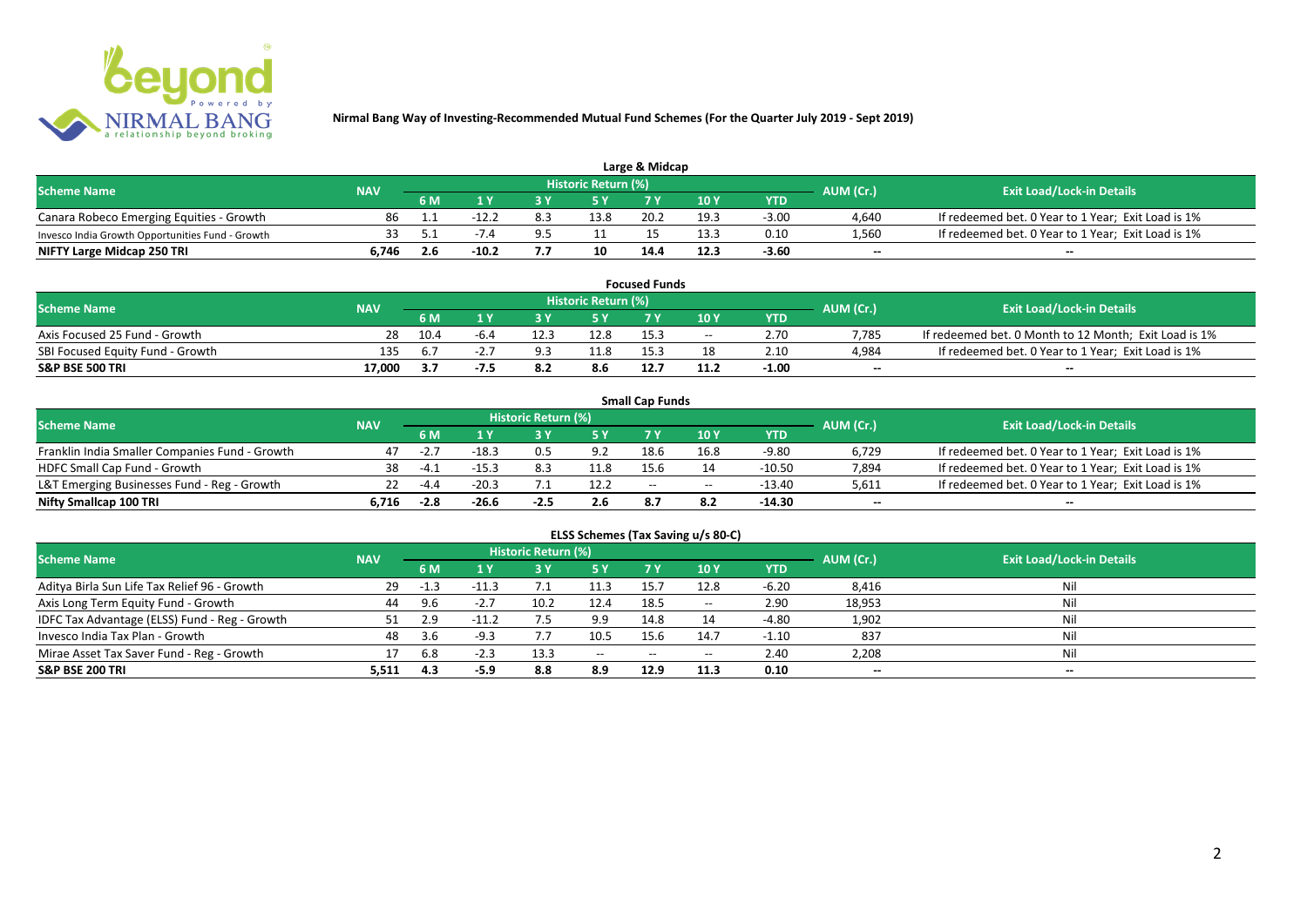

| <b>Contra/Value Fund</b>                  |            |              |         |                     |      |      |      |         |           |                                                    |  |  |
|-------------------------------------------|------------|--------------|---------|---------------------|------|------|------|---------|-----------|----------------------------------------------------|--|--|
| <b>Scheme Name</b>                        | <b>NAV</b> |              |         | Historic Return (%) |      |      |      |         | AUM (Cr.) | <b>Exit Load/Lock-in Details</b>                   |  |  |
|                                           |            | 6 M          |         |                     |      |      | 10 Y | YTD     |           |                                                    |  |  |
| Kotak India EQ Contra Fund - Reg - Growth | 50         | $\mathbf{A}$ |         | 10.2                | 9.7  | 13.4 |      | 0.80    | 811       | If redeemed bet. 0 Year to 1 Year; Exit Load is 1% |  |  |
| Invesco India Contra Fund - Growth        | 45         | 2.6          | $-10.4$ | 9.2                 | 11.6 | 16.f | 13.9 | $-3.70$ | 3.880     | If redeemed bet. 0 Year to 1 Year; Exit Load is 1% |  |  |
| UTI Value Opportunities Fund - Growth     | 58.        |              | $-9.1$  |                     | 5.6  | 10.4 |      | $-1.50$ | 4,211     | If redeemed bet. 0 Year to 1 Year; Exit Load is 1% |  |  |
| <b>S&amp;P BSE 500 TRI</b>                | 17.000     | 3.7          |         |                     | 8.6  | 12.7 |      | $-1.00$ | $\sim$    | $\overline{\phantom{a}}$                           |  |  |

|                                                                           |            |        |         |                     |      | Sector/Thematic |                   |            |                          |                                                    |
|---------------------------------------------------------------------------|------------|--------|---------|---------------------|------|-----------------|-------------------|------------|--------------------------|----------------------------------------------------|
| <b>Scheme Name</b>                                                        | <b>NAV</b> |        |         | Historic Return (%) |      |                 |                   |            | AUM (Cr.)                | <b>Exit Load/Lock-in Details</b>                   |
|                                                                           |            | 6 M    | 1 Y     |                     | 5 Y  | <b>7Y</b>       | 10Y               | <b>YTD</b> |                          |                                                    |
| Canara Robeco Consumer Trends Fund - Reg - Growth                         | 38         | 4.1    | $-6.3$  | 9.6                 | 13   | 15.8            | $- -$             | $-0.10$    | 319                      | If redeemed bet. 0 Year to 1 Year; Exit Load is 1% |
| Mirae Asset Great Consumer Fund - Growth                                  | 33         | 1.8    | $-7.8$  | 10.8                | 11.5 | 15.8            | $\hspace{0.05cm}$ | $-4.70$    | 766                      | If redeemed bet. 0 Year to 1 Year; Exit Load is 1% |
| ICICI Prudential Technology Fund - Growth                                 | 58         | $-2.1$ | $-0.5$  | 14.2                | 10.4 | 17.8            | 18.6              | 3.20       | 441                      | If redeemed bet. 0 Day to 15 Day; Exit Load is 1%  |
| Reliance Pharma Fund - Growth                                             | 138        | $-5.5$ | $-10.9$ | $-0.7$              | 5.7  |                 | 16.6              | $-7.50$    | 2,344                    | If redeemed bet. 0 Year to 1 Year; Exit Load is 1% |
| ICICI Prudential Banking and Financial Services Fund -<br>Retail - Growth | 62         | 9.7    | $-2.5$  | 11.5                | 15.1 | 19              | 17.8              | 1.90       | 3.185                    | If redeemed bet. 0 Day to 15 Day; Exit Load is 1%  |
| Reliance Banking Fund - Growth                                            | 264        | 7.6    | $-8.6$  | 10.4                | 11.9 | 15.4            | 15.9              | $-0.40$    | 2,924                    | If redeemed bet. 0 Year to 1 Year; Exit Load is 1% |
| <b>S&amp;P BSE 500 TRI</b>                                                | 17.000     | 3.7    | $-7.5$  | 8.2                 | 8.6  | 12.7            | 11.2              | $-1.00$    | $\overline{\phantom{a}}$ | $- -$                                              |

|                                                  |            |     |        |                            |                                       |                                       | <b>Dynamic Asset Allocation Funds</b> |            |                          |                                                         |
|--------------------------------------------------|------------|-----|--------|----------------------------|---------------------------------------|---------------------------------------|---------------------------------------|------------|--------------------------|---------------------------------------------------------|
| Scheme Name                                      | <b>NAV</b> |     |        | <b>Historic Return (%)</b> |                                       |                                       |                                       |            | AUM (Cr.)                | <b>Exit Load/Lock-in Details</b>                        |
|                                                  |            | 6 M | 1 Y    | 3 Y                        | 5 Y                                   |                                       | 10 Y                                  | <b>YTD</b> |                          |                                                         |
| ICICI Prudential Balanced Advantage Fund - Reg - | 35         | 4.9 |        |                            | 8.9                                   | 12.6                                  | 12.5                                  | 2.30       | 27.798                   | If redeemed bet. 0 Year to 1 Year; Exit Load is 1%      |
| Growth                                           |            |     |        |                            |                                       |                                       |                                       |            |                          |                                                         |
| Invesco India Dynamic Equity Fund - Growth       | 29         | 4.8 | $-2.3$ |                            | 8.6                                   | 12.8                                  |                                       | 3.50       | 924                      | If redeemed bet. 0 Month to 3 Month; Exit Load is 0.25% |
| Reliance Balanced Advantage Fund - Growth        | 90         | 4.3 | 1.8    | 8.4                        | 8.6                                   | 12.7                                  | 11.9                                  | 3.00       | 2,195                    | If redeemed bet. 0 Month to 12 Month; Exit Load is 1%   |
| SBI Dynamic Asset Allocation Fund - Reg - Growth |            | 1.1 | $-1.2$ | 6.7                        | $\hspace{0.05cm}$ – $\hspace{0.05cm}$ | $\hspace{0.05cm}$ – $\hspace{0.05cm}$ | $- -$                                 | 0.70       | 684                      | If redeemed bet. 0 Month to 12 Month; Exit Load is 1%   |
| NIFTY 50 Hybrid Composite Debt 65:35 Index       | 9.820      | 6.1 | 2.9    | 9.2                        | 8.8                                   | 11.2                                  | 10.3                                  | 4.70       | $\overline{\phantom{a}}$ | $- -$                                                   |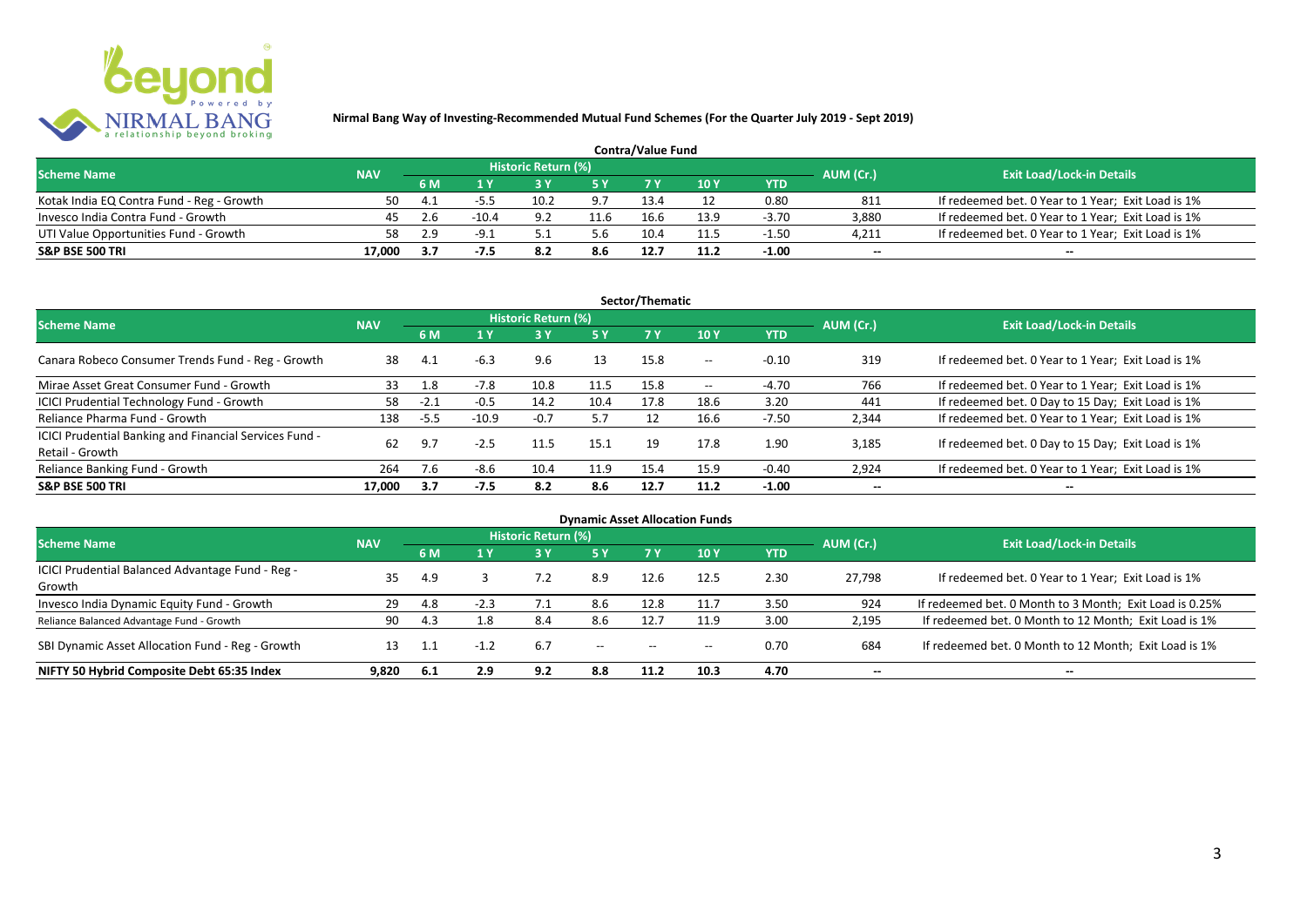

|                                                 |            |     |        |                            |           | <b>Hybrid Aggressive</b> |                          |            |                          |                                                       |
|-------------------------------------------------|------------|-----|--------|----------------------------|-----------|--------------------------|--------------------------|------------|--------------------------|-------------------------------------------------------|
| <b>Scheme Name</b>                              | <b>NAV</b> |     |        | <b>Historic Return (%)</b> |           |                          |                          |            | AUM (Cr.)                | <b>Exit Load/Lock-in Details</b>                      |
|                                                 |            | 6 M | 1 Y    |                            | <b>5Y</b> | 7 Y                      | 10Y                      | <b>YTD</b> |                          |                                                       |
| HDFC Hybrid Equity Fund - Growth                | 52         | 4.7 | $-1.3$ | 5.3                        | 5.3       | 10.7                     | 10.3                     | 1.50       | 21,151                   | If redeemed bet. 0 Year to 1 Year; Exit Load is 1%    |
| ICICI Prudential Equity & Debt Fund - Growth    | 129        | 5.7 |        | o.,                        | 9.9       | 14.6                     | 14.1                     | 0.70       | 24,313                   | If redeemed bet. 0 Year to 1 Year; Exit Load is 1%    |
| Mirae Asset Hybrid - Equity Fund - Reg - Growth | 15         | 6.2 | 0.7    | 9.3                        | $- -$     | $- -$                    | $\overline{\phantom{a}}$ | 3.10       | 2,297                    | If redeemed bet. 0 Year to 1 Year; Exit Load is 1%    |
| SBI Equity Hybrid Fund - Growth                 | 134        |     |        | 8.5                        | 10.7      | 15.2                     | 12.4                     | 4.10       | 29,408                   | If redeemed bet. 0 Month to 12 Month; Exit Load is 1% |
| Canara Robeco Equity Hybrid Fund - Growth       | 154        | 4.1 |        | '.9                        | 9.8       | 13.1                     | 12.7                     | 2.30       | 2,298                    | If redeemed bet. 0 Year to 1 Year; Exit Load is 1%    |
| NIFTY 50 Hybrid Composite Debt 65:35 Index      | 9.820      | 6.1 | 2.9    | 9.2                        | 8.8       | 11.2                     | 10.3                     | 4.70       | $\overline{\phantom{a}}$ | $\overline{\phantom{a}}$                              |

| <b>Arbitrage Fund</b>                      |            |     |  |                     |     |     |     |            |           |                                                         |  |  |  |
|--------------------------------------------|------------|-----|--|---------------------|-----|-----|-----|------------|-----------|---------------------------------------------------------|--|--|--|
| <b>Scheme Name</b>                         | <b>NAV</b> |     |  | Historic Return (%) |     |     |     |            | AUM (Cr.) | <b>Exit Load/Lock-in Details</b>                        |  |  |  |
|                                            |            | 1 M |  | 6 M                 |     |     |     | <b>YTD</b> |           |                                                         |  |  |  |
| IDFC Arbitrage Fund - Reg - Growth         | 24         | b.b |  |                     |     |     | 6.2 | 7.00       | 7.382     | If redeemed bet. 0 Month to 1 Month; Exit Load is 0.25% |  |  |  |
| Kotak Equity Arbitrage Fund - Reg - Growth |            | 6.7 |  |                     | 6.8 | 6.4 | 6.3 | 6.70       | 14.527    | If redeemed bet. 0 Day to 30 Day; Exit Load is 0.25%    |  |  |  |
| Reliance Arbitrage Fund - Growth           | 20         |     |  |                     | 6.9 |     | 6.4 | 6.90       | 8.904     | If redeemed bet. 0 Month to 1 Month; Exit Load is 0.25% |  |  |  |

|                                          |                          |     |                          |                            |                          | <b>Equity Saver</b> |                          |                          |                          |                                                       |
|------------------------------------------|--------------------------|-----|--------------------------|----------------------------|--------------------------|---------------------|--------------------------|--------------------------|--------------------------|-------------------------------------------------------|
| <b>Scheme Name</b>                       | <b>NAV</b>               |     |                          | <b>Historic Return (%)</b> |                          |                     |                          |                          | AUM (Cr.)                | <b>Exit Load/Lock-in Details</b>                      |
|                                          |                          | 6 M |                          |                            |                          |                     | 10 Y                     | <b>YTD</b>               |                          |                                                       |
| Axis Equity Saver Fund - Reg - Growth    |                          | 4.7 | l.h                      | 6.9                        | $\overline{\phantom{a}}$ | $- -$               | $- -$                    | 3.60                     | 753                      | If redeemed bet. 0 Month to 12 Month; Exit Load is 1% |
| HDFC Equity Savings Fund - Growth        | 36                       | 3.6 |                          |                            | 7.6                      | 8.8                 |                          | 2.20                     | 5,138                    | If redeemed bet. 0 Year to 1 Year; Exit Load is 1%    |
| Kotak Equity Savings Fund - Reg - Growth |                          |     | 2.4                      |                            | $- -$                    | $- -$               | $- -$                    | 2.50                     | 2.003                    | If redeemed bet. 0 Year to 1 Year; Exit Load is 1%    |
| CRISIL Hybrid 50+50 - Moderate Index*    | $\overline{\phantom{a}}$ | $-$ | $\overline{\phantom{a}}$ | --                         | $\overline{\phantom{a}}$ | $- -$               | $\overline{\phantom{a}}$ | $\overline{\phantom{a}}$ | $\overline{\phantom{a}}$ | $- -$                                                 |

| <b>Liquid Funds</b>                       |            |      |     |                     |     |       |            |                 |           |                                  |  |  |  |
|-------------------------------------------|------------|------|-----|---------------------|-----|-------|------------|-----------------|-----------|----------------------------------|--|--|--|
| <b>Scheme Name</b>                        | <b>NAV</b> |      |     | Historic Return (%) |     |       | <b>YTM</b> | Avg             | AUM (Cr.) | <b>Exit Load/Lock-in Details</b> |  |  |  |
|                                           |            | 1 W. | 2 W | 1 M                 | 3 M | 1Y    |            | <b>Maturity</b> |           |                                  |  |  |  |
| Axis Liquid Fund - Growth                 | 2,120      | 5.5  |     |                     | 6.7 |       | 6.01       | 0.09            | 30,115    | Nil                              |  |  |  |
| IDFC Cash Fund - Reg - Growth             | 2,315      | 5.4  | 5.8 |                     | 6.4 |       | 5.89       | 0.07            | 11,025    | Nil                              |  |  |  |
| Kotak Liquid Scheme - Reg - Growth        | 3,871      | 5.3  |     |                     | 6.6 |       | 5.96       | 0.08            | 29,444    | Nil                              |  |  |  |
| Mirae Asset Cash Management Fund - Growth | 2,002      | 5.3  |     |                     | 6.6 |       | 5.95       | 0.08            | 3,463     | Nil                              |  |  |  |
| <b>CRISIL Liquid Fund Index</b>           | $\sim$     | 5.7  | 6.2 | 6.3                 | 6.9 | $- -$ | $- -$      | $- -$           | --        | $- -$                            |  |  |  |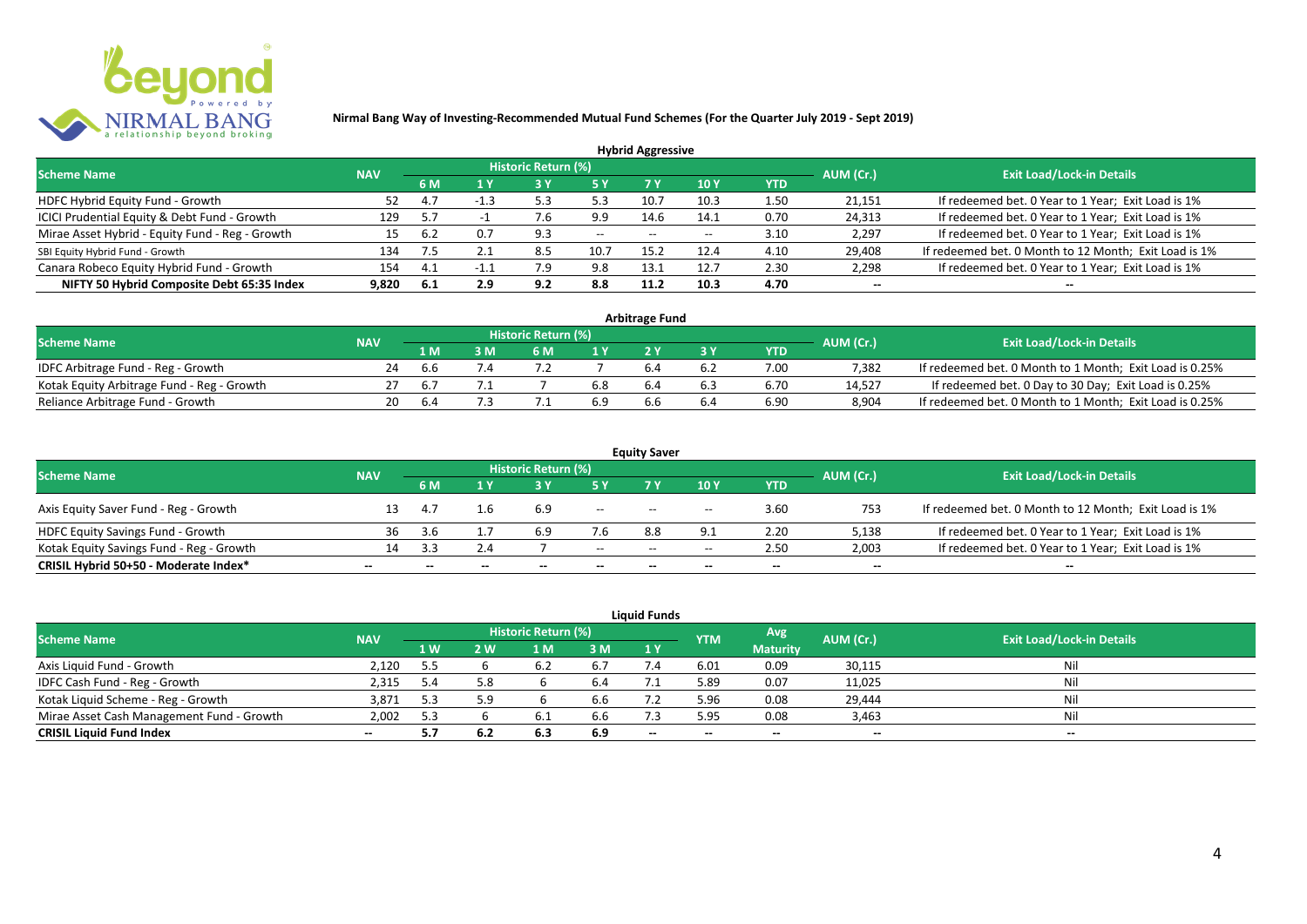

| <b>Ultra Short Fund</b>                       |            |     |     |                            |       |       |                          |                          |                          |                                  |  |  |  |
|-----------------------------------------------|------------|-----|-----|----------------------------|-------|-------|--------------------------|--------------------------|--------------------------|----------------------------------|--|--|--|
| <b>Scheme Name</b>                            | <b>NAV</b> |     |     | <b>Historic Return (%)</b> |       |       | <b>YTM</b>               | Avg                      | AUM (Cr.)                | <b>Exit Load/Lock-in Details</b> |  |  |  |
|                                               |            | 1 M | 3 M | 6 M                        |       |       |                          | <b>Maturity</b>          |                          |                                  |  |  |  |
| HDFC Ultra Short Term Fund - Reg - Growth     |            | 8.2 | 8.5 | 8.5                        | $- -$ | $- -$ | 6.82                     | 0.52                     | 7,440                    | Nil                              |  |  |  |
| IDFC Ultra Short Term Fund - Reg - Growth     |            | 8.2 | 8.6 | 8.6                        | 8.6   | $- -$ | 6.61                     | 0.47                     | 3,258                    | Nil                              |  |  |  |
| SBI Magnum Ultra Short Duration Fund - Growth | 4,275      | 7.9 | 8.6 | 8.3                        | 8.5   |       | 6.94                     | 0.46                     | 8,447                    | Nil                              |  |  |  |
| <b>NIFTY Ultra Short Duration Debt Index</b>  | 3,904      | 8.3 | 8.6 | 8.3                        | 8.5   | 7.6   | $\overline{\phantom{a}}$ | $\overline{\phantom{a}}$ | $\overline{\phantom{a}}$ | $\overline{\phantom{a}}$         |  |  |  |

| <b>Money Market Fund</b>                                   |            |     |     |                            |                          |           |            |                 |                          |                                  |  |  |  |
|------------------------------------------------------------|------------|-----|-----|----------------------------|--------------------------|-----------|------------|-----------------|--------------------------|----------------------------------|--|--|--|
| <b>Scheme Name</b>                                         | <b>NAV</b> |     |     | <b>Historic Return (%)</b> |                          |           | <b>YTM</b> | Avg             | AUM (Cr.)                | <b>Exit Load/Lock-in Details</b> |  |  |  |
|                                                            |            | 1 M | 3M  | 6 M                        | 1Y                       | <b>3Y</b> |            | <b>Maturity</b> |                          |                                  |  |  |  |
| Aditya Birla Sun Life Money Manager Fund - Reg -<br>Growth | 259        | 8.5 | 9.2 | 8.8                        | 8.8                      | 7.6       | 6.55       | 0.52            | 11,755                   | Nil                              |  |  |  |
| ICICI Prudential Money Market Fund - Reg - Growth          | 267        | 8.0 | 8.7 | 8.5                        | 8.4                      | 7.4       | 6.39       | 0.39            | 9,064                    | Nil                              |  |  |  |
| Reliance Money Market Fund - Growth                        | 2,916      | 8.2 |     | 8.7                        | 8.7                      |           | 6.54       | 0.42            | 3,320                    | Nil                              |  |  |  |
| UTI Money Market Fund - Reg - Growth                       | 2,168      | 8.1 | 8.9 | 8.7                        | 8.6                      | 7.5       | 6.61       | 0.50            | 6,472                    | Nil                              |  |  |  |
| <b>CRISIL Liquid Fund Index</b>                            | $- -$      | 6.3 | 6.9 | $\overline{\phantom{a}}$   | $\overline{\phantom{a}}$ | $- -$     | $\!-$      | $\sim$          | $\overline{\phantom{a}}$ | $\overline{\phantom{a}}$         |  |  |  |

| Short Term Fund                                 |            |     |      |                     |     |  |            |                 |           |                                  |  |  |  |
|-------------------------------------------------|------------|-----|------|---------------------|-----|--|------------|-----------------|-----------|----------------------------------|--|--|--|
| <b>Scheme Name</b>                              | <b>NAV</b> |     |      | Historic Return (%) |     |  | <b>YTM</b> | Avg             | AUM (Cr.) | <b>Exit Load/Lock-in Details</b> |  |  |  |
|                                                 |            | 1 M |      | 6 M                 | 1 V |  |            | <b>Maturity</b> |           |                                  |  |  |  |
| HDFC Short Term Debt Fund - Growth              |            |     | 11.8 | 10.4                | 9.3 |  |            | 2.59            | 8,173     | Nil                              |  |  |  |
| IDFC Bond Fund - Short Term Plan - Reg - Growth | 40         | 9.8 | 11.8 | 10.7                | 9.8 |  | .25        | 2.15            | 8,258     | Nil                              |  |  |  |
| Kotak Bond Short Term Plan - Reg - Growth       | 36         | 6.8 | 12.3 | 10.7                | ا ۵ |  | 7.69       | 2.75            | 9,355     | Nil                              |  |  |  |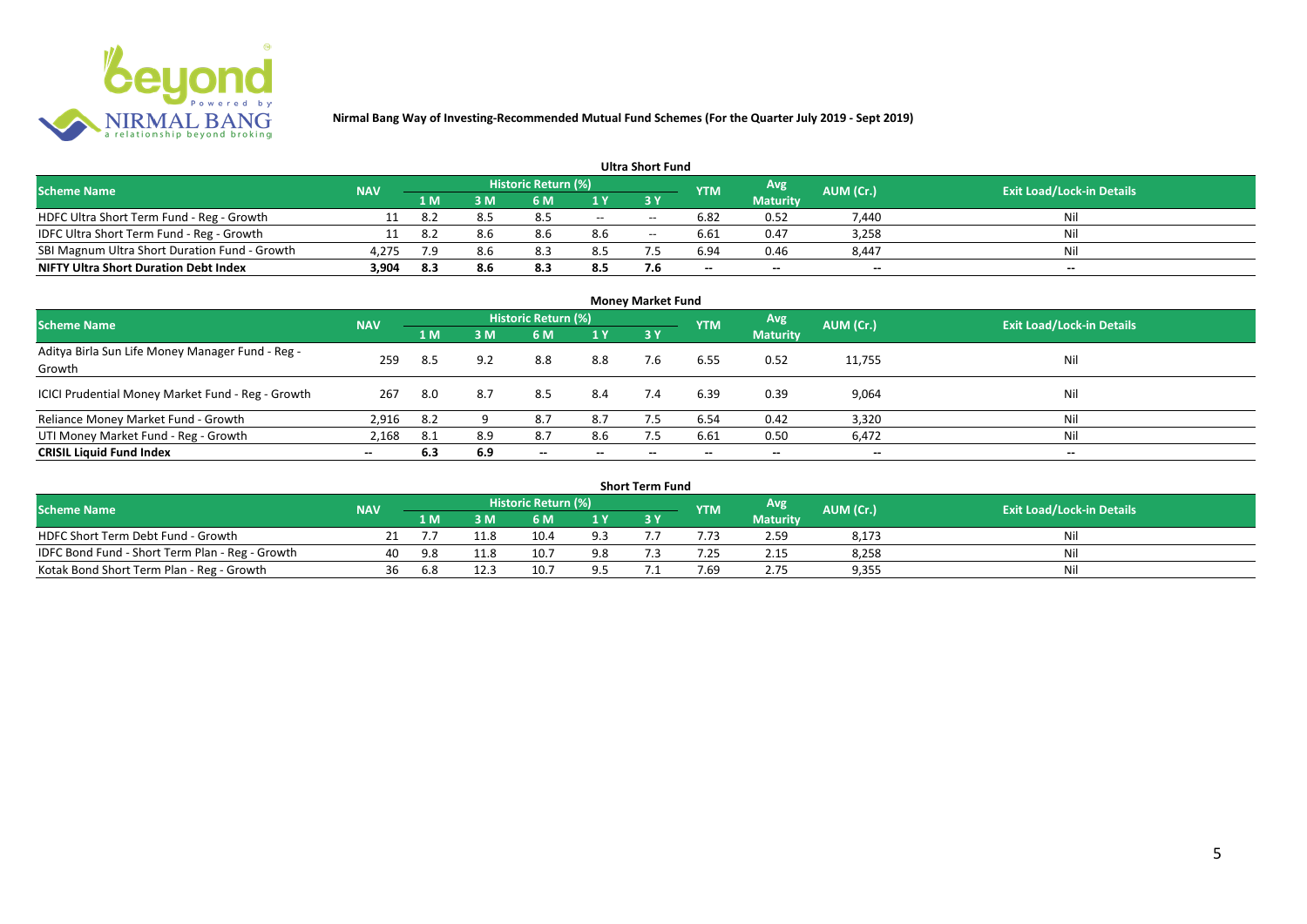

| <b>Low Duration Fund</b>                  |            |     |                |                     |      |  |            |                 |           |                                  |  |  |  |  |
|-------------------------------------------|------------|-----|----------------|---------------------|------|--|------------|-----------------|-----------|----------------------------------|--|--|--|--|
| <b>Scheme Name</b>                        | <b>NAV</b> |     |                | Historic Return (%) |      |  | <b>YTM</b> | Avg             | AUM (Cr.) | <b>Exit Load/Lock-in Details</b> |  |  |  |  |
|                                           |            | 1 M | 3 <sub>N</sub> | 6 M                 |      |  |            | <b>Maturity</b> |           |                                  |  |  |  |  |
| HDFC Low Duration Fund - Growth           | 40         |     | 8.9            | 8.6                 | -8.1 |  |            | 0.96            | 15,491    | Ni                               |  |  |  |  |
| Canara Robeco Savings Fund - Reg - Growth | 30         | 8.4 | a a            | 8.8                 | 8.3  |  | 6.8        | 0.80            | 1,049     | Ni                               |  |  |  |  |
| IDFC Low Duration Fund - Reg - Growth     |            | 8.7 | 9.4            |                     | 8.6  |  | 6.8        | 0.88            | 4.167     | Ni                               |  |  |  |  |

| <b>Banking &amp; PSU Bond Funds</b>            |            |      |      |                     |                |  |            |                 |           |                                  |  |  |  |
|------------------------------------------------|------------|------|------|---------------------|----------------|--|------------|-----------------|-----------|----------------------------------|--|--|--|
| <b>Scheme Name</b>                             | <b>NAV</b> |      |      | Historic Return (%) |                |  | <b>YTM</b> | Avg             | AUM (Cr.) | <b>Exit Load/Lock-in Details</b> |  |  |  |
|                                                |            | 1 M  | R M' | 6 M                 | 1 <sup>Y</sup> |  |            | <b>Maturity</b> |           |                                  |  |  |  |
| HDFC Banking and PSU Debt Fund - Reg - Growth  |            | 7.b  | 12.3 |                     |                |  | 8.00       | 2.71            | 3.285     | Nil                              |  |  |  |
| Kotak Banking and PSU Debt Fund - Reg - Growth | 44         | 4.4  | 14.6 | 12.4                | 10.8           |  |            | 3.76            | 2.198     | Nil                              |  |  |  |
| IDFC Banking & PSU Debt Fund - Reg - Growth    |            | 10.3 | 14.7 |                     | 11.8           |  | '.29       | 3.15            | 544.      | Nil                              |  |  |  |

| <b>Corporate Bond Funds</b>                         |            |        |      |      |                |  |            |                 |           |                                  |  |  |  |
|-----------------------------------------------------|------------|--------|------|------|----------------|--|------------|-----------------|-----------|----------------------------------|--|--|--|
| <b>Scheme Name</b>                                  | <b>NAV</b> |        |      |      |                |  | <b>YTM</b> | <b>Avg</b>      | AUM (Cr.) | <b>Exit Load/Lock-in Details</b> |  |  |  |
|                                                     |            | /1 M / | 3 M  | 6 M  | 4 <sub>Y</sub> |  |            | <b>Maturity</b> |           |                                  |  |  |  |
| ICICI Prudential Corporate Bond Fund - Reg - Growth | 20         | 6.8    | 11.6 |      | 9.4            |  | 7.37       | 2.51            | 7,771     | Nil                              |  |  |  |
| HDFC Corporate Bond Fund - Growth                   |            | 5.5    | 14.4 | 12.8 | 10.8           |  | 7.48       | 4.12            | 12,416    | Ni                               |  |  |  |
| Kotak Corporate Bond Fund - Std - Growth            | 2,565      | 9.4    |      | 10.4 | 9.5            |  | 7.46       | 1.58            | 2,334     | Ni                               |  |  |  |